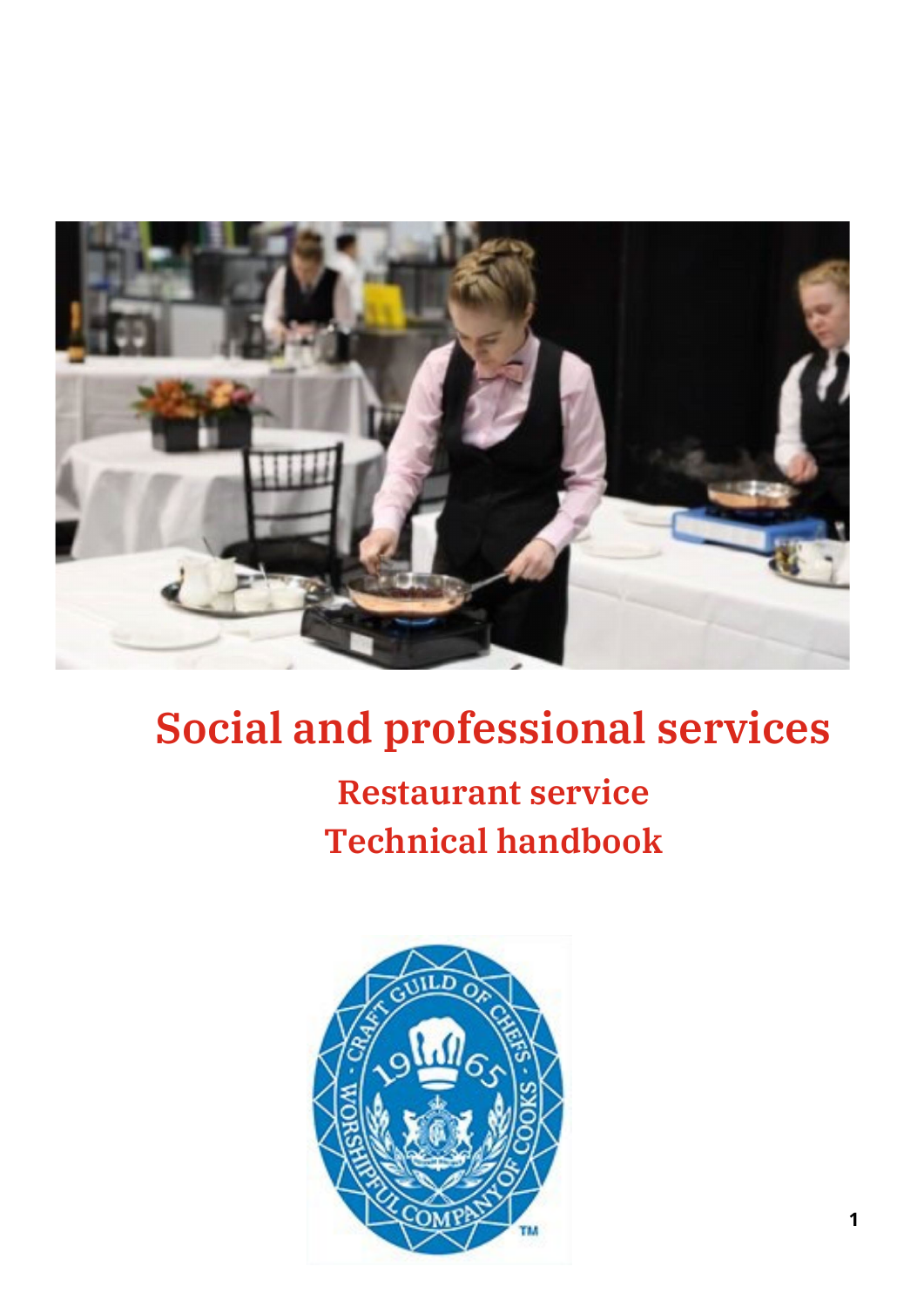## **Introduction**

This handbook has been prepared as a resource to help guide you through the WorldSkills UK Restaurant Service competition. This means that the document will contain information on the competition journey and the standards required to participate in the competition. Insight into the assessment principles, methods and procedures that govern the competition will be made available in this handbook to help you better prepare for the competition. As well, you will be encouraged to think about your journey as a competitor, the level of opportunity that you will be provided with to showcase your skills and also the handbook will get you to start thinking about your future and career.

## **Competition Overview**

## **Stage 1 Registration and preparation**

To compete in the competition, you must register using the WorldSkills UK website. You will then receive a confirmation of whether you have successfully registered. Whilst you wait to get to the next stage of the competition, you should do your best to prepare for the competition by taking a look at the **pre-competition activity task** made freely available to you on **[our website](https://www.worldskillsuk.org/competitions/restaurant-service/)**.

### **Stage 2 Passive stage**

Shortly after registering, the competition journey will begin with what is called a passive stage. This will be an online task that the competitor will complete and then return to WorldSkills UK for marking. This is a really important part of the competition journey as it gives the competitor an early taste of what knowledge is needed to be successful on the journey. Once everyone's scores have been totalled, competitors will be informed if they have passed on to the next round, called the national qualifiers.

## **Stage 3 National Qualifiers**

For competitors who have managed to pass though the passive stage the next step is the national qualifiers. This is where the competitor will be allocated a physical local centre from where to compete and will give competitors the chance to demonstrate their skillset. This stage will be marked by WorldSkills

UK expert judges. The top eight scores from the national qualifiers will then go through to the next round, the national finals.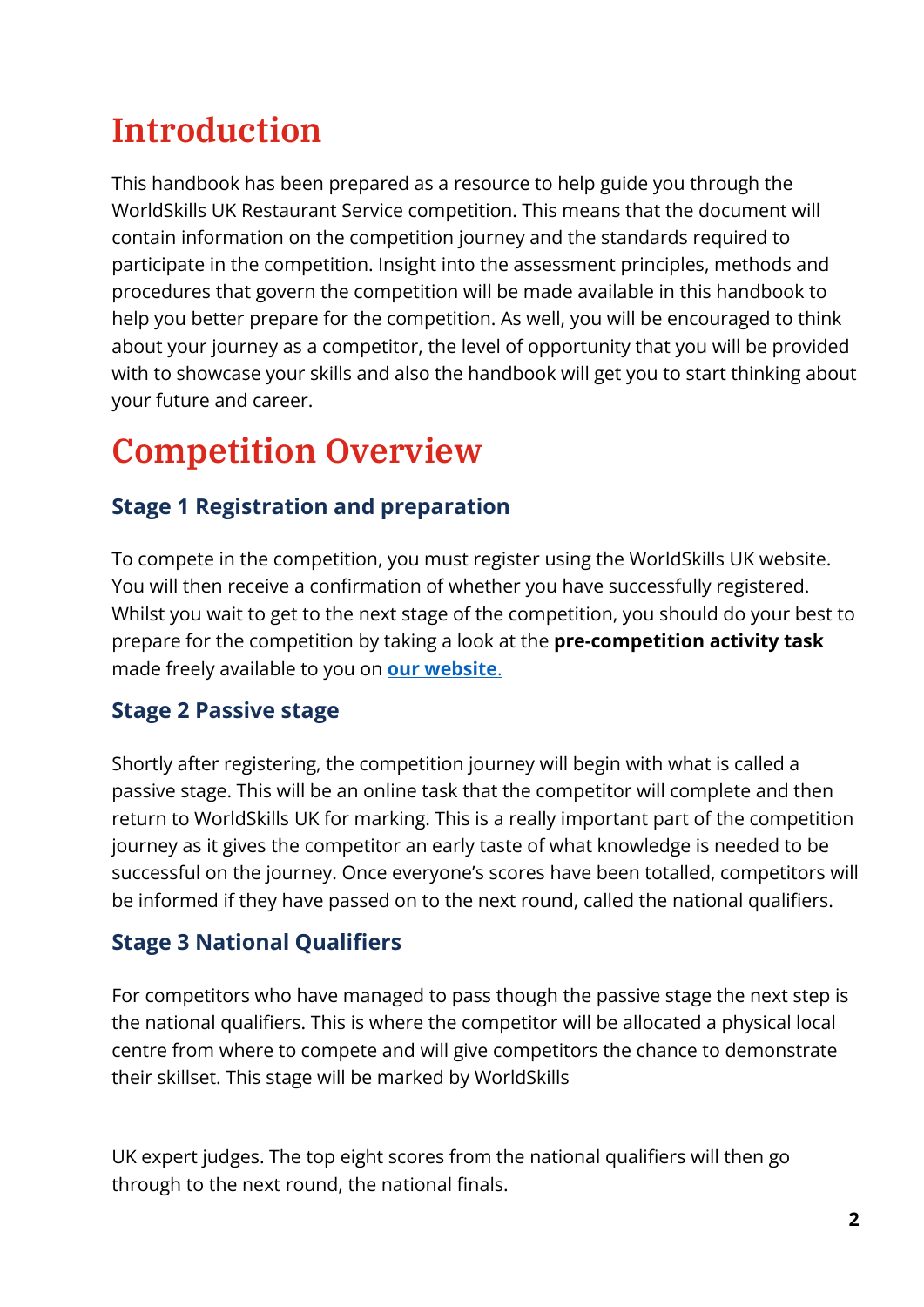## **Stage 4 WorldSkills UK National Finals**

The top eight (8) competitors in the UK will be invited to compete in the UK National Final which is the pinnacle of the UK national competition cycle.

The National Finals are a large scale event, hosted at the NEC in Birmingham every year.

### **Stage 5 WorldSkills UK International Competitions**

Beyond the national finals, there are a host of opportunities for competitors. Ageeligible competitors who show the highest skills, passion, and drive from the national finals will be given the opportunity to compete to train for the EuroSkills and WorldSkills international competitions.

Those who are not eligible for international competitions may join the Champions programme, which allows continued involvement, including the opportunity to work with WorldSkills UK and visit schools, colleges, and events to inspire the next generations.

Alternatively, if training is of interest to you, you could consider supporting WorldSkills UK with organising and training, and even helping to run the National Finals.

## **Career Information**

The restaurant service practitioner provides high quality food and drink service to guests. A food service practitioner generally works in the commercial sector, offering a range of services to customers. There is a direct relationship between the nature and quality of the service required and the payment made by the guest. Therefore, the practitioner has a continuing responsibility to work professionally and interactively with the guest in order to give satisfaction and thus maintain and grow the business.

#### **Work environments**

The restaurant service practitioner is likely to work in a hotel or restaurant. However, the size, nature and quality of these establishments can vary enormously from internationally renowned hotel chains to smaller, privately owned, more intimate restaurants. The quality and level of service provided and expected by guests will also vary. The styles of service will be dependent on the targeted customer and can range from simple self-service operations to elaborate service styles where dishes can be prepared at the guests' table. In its more elaborate form, food, and drink service can be likened to a form of theatre.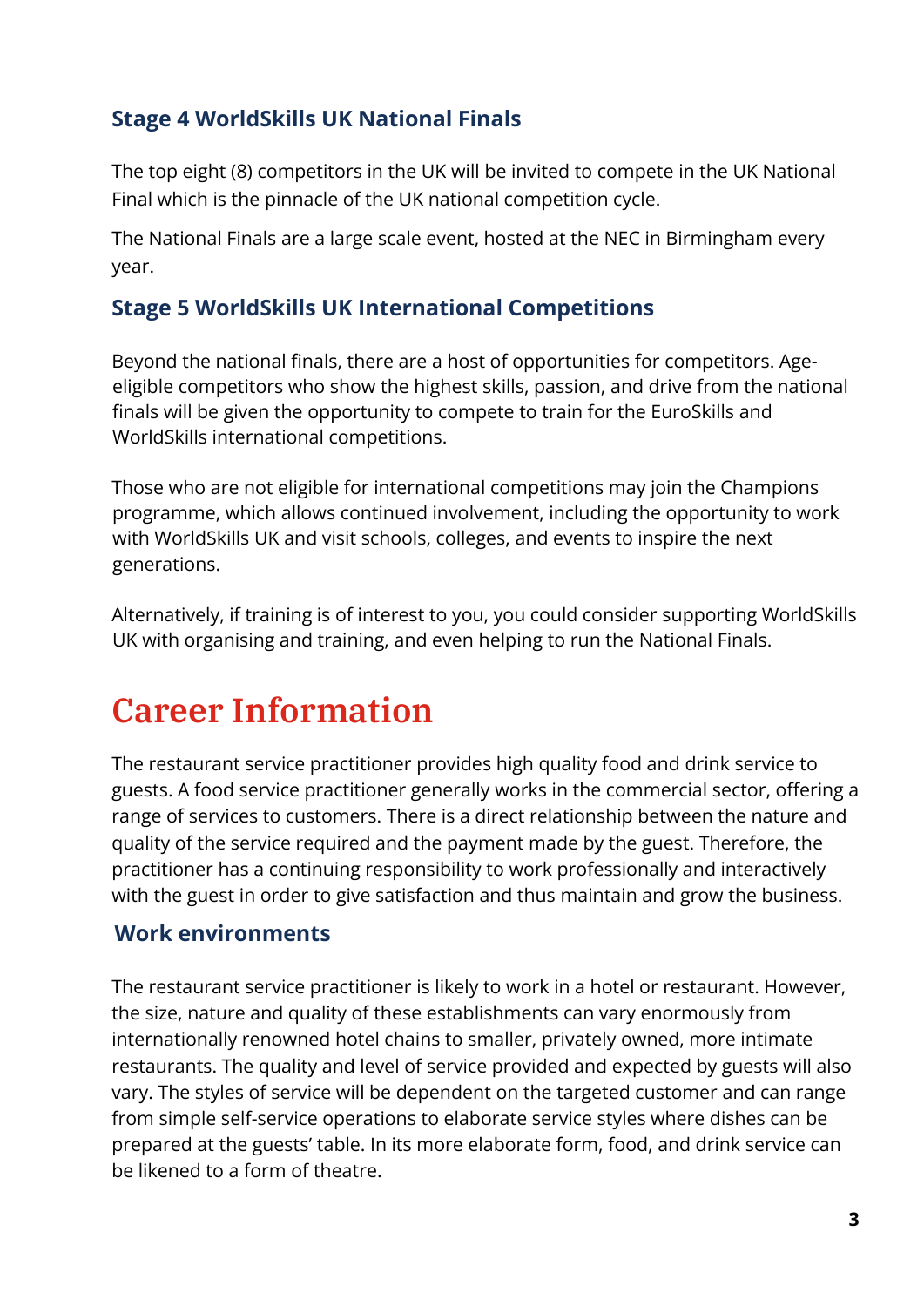### **Skills associated with restaurant services**

High quality food and drink service requires the practitioner to have extensive knowledge of international cuisine, beverages, and wines. They must have a complete command of accepted serving rules and must know the preparation of speciality dishes and drinks at the guests' table or in the bar. The food server is the most important person in attending to the guests and providing the meal experience. Skill and resourcefulness, good manners, excellent interaction with guests, aplomb, excellent personal and food hygiene practices, smart appearance, and practical ability are all essential.

A wide range of specialist tools and materials will be used for the service of specialist dishes, drinks, and wines. The practitioner will be familiar with their use in addition to the more usual pieces of equipment that are found in most dining situations.

Irrespective of the working environment, excellent communication, and customer care skills are universal attributes of the outstanding practitioner. Food service personnel will work as part of a team and with other teams in the hotel or restaurant. Whatever the structure of the work, the trained and experienced practitioner takes on a high level of personal responsibility and autonomy. This ranges from safeguarding the health and wellbeing of the guests and colleagues through scrupulous attention to safe and hygienic working practices, to achieving exceptional experiences for special occasions.

With the globalization of gastronomy, the expansion of travel for pleasure and business, and the international mobility of people, staff in the hospitality industry enjoy rapidly expanding opportunities and challenges. For the talented restaurateur there are many commercial and international opportunities; however, these carry with them the need to understand and work with diverse cultures, trends, and environments. The diversity of skills associated with restaurant service is therefore likely to keep expanding.

**For more information on careers associated with the restaurant services please visit the WorldSkills UK Careers guidance webpage on [becoming a restaurant](https://www.worldskillsuk.org/careers/how-to-become-a-restaurant-manager/)  [manager](https://www.worldskillsuk.org/careers/how-to-become-a-restaurant-manager/)**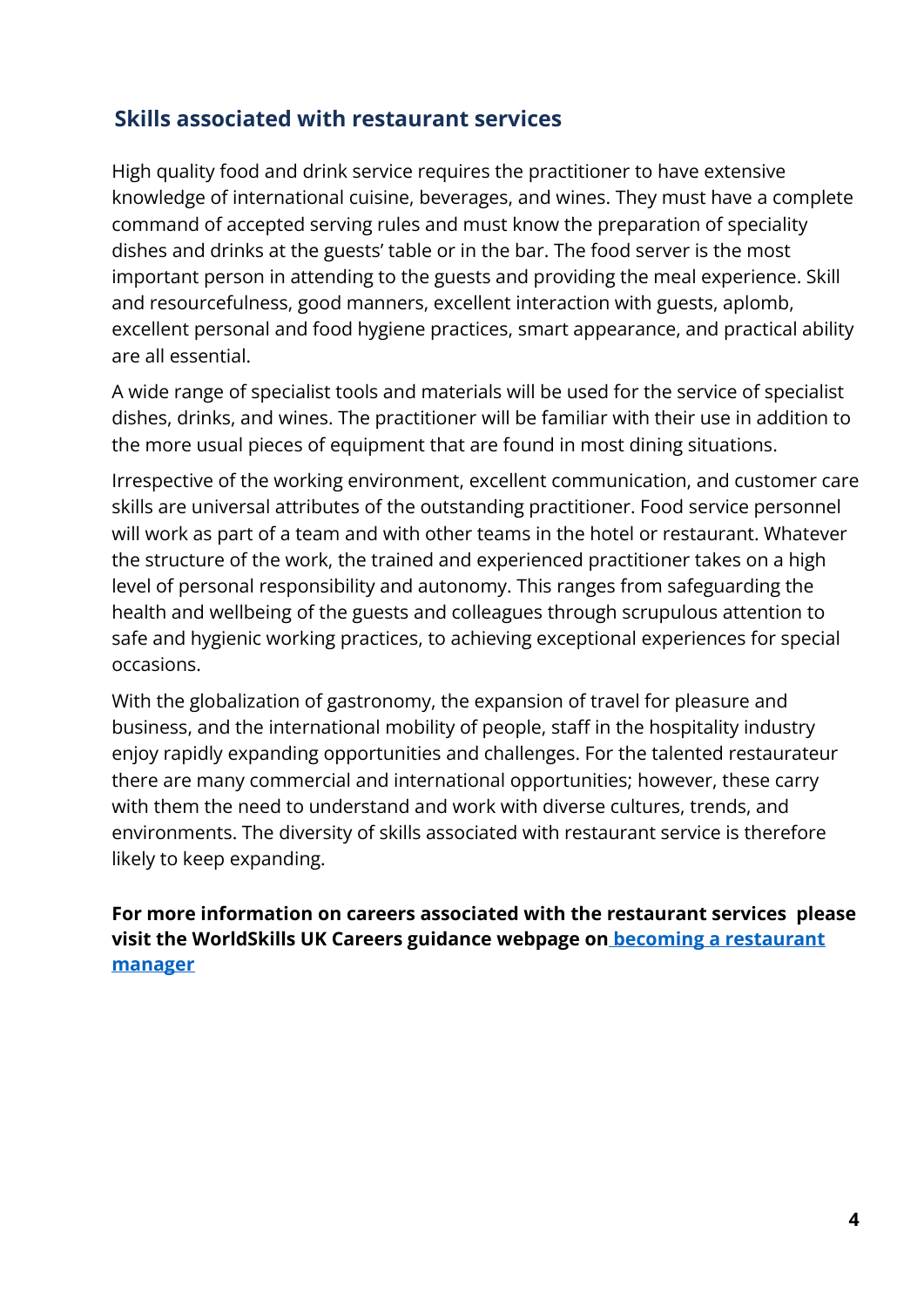# **The WorldSkills Occupational Standards (WSOS)**

### **General notes on the WSOS**

Pages 6 to 13 in this handbook will outline the WorldSkills Occupational Standards (WSOS). The WSOS standards are a guide that provides insight into the required training and preparation for the restaurant services national and international competitions. The standards specify the knowledge, understanding, and specific skills that underpin international best practice in technical and vocational performance in order to reflect a shared global understanding of what the associated work role(s) or occupation(s) represent for industry and business.

Within the competition, the assessment of knowledge and understanding will take place through the assessment of performance. There will only be separate tests of knowledge and understanding where there is an overwhelming reason for these. Standards are divided into distinct sections with headings and reference numbers added.

Standards are divided into distinct sections with headings and reference numbers added.

Each section is assigned a percentage of the total marks to indicate its relative importance within the Standards. This is often referred to as the "weighting". The sum of all the percentage marks is 100. The weightings determine the distribution of marks within the Marking Scheme.

For the tasks, the marking scheme will assess only those skills that are set out in the standards specification, outlined below. They will reflect the standards as comprehensively as possible within the constraints of the competition.

The marking scheme will follow the allocation of marks within the Standards to the extent that is practically possible. A variation of up to five percent is allowed, provided that this does not distort the weightings assigned by the Standards.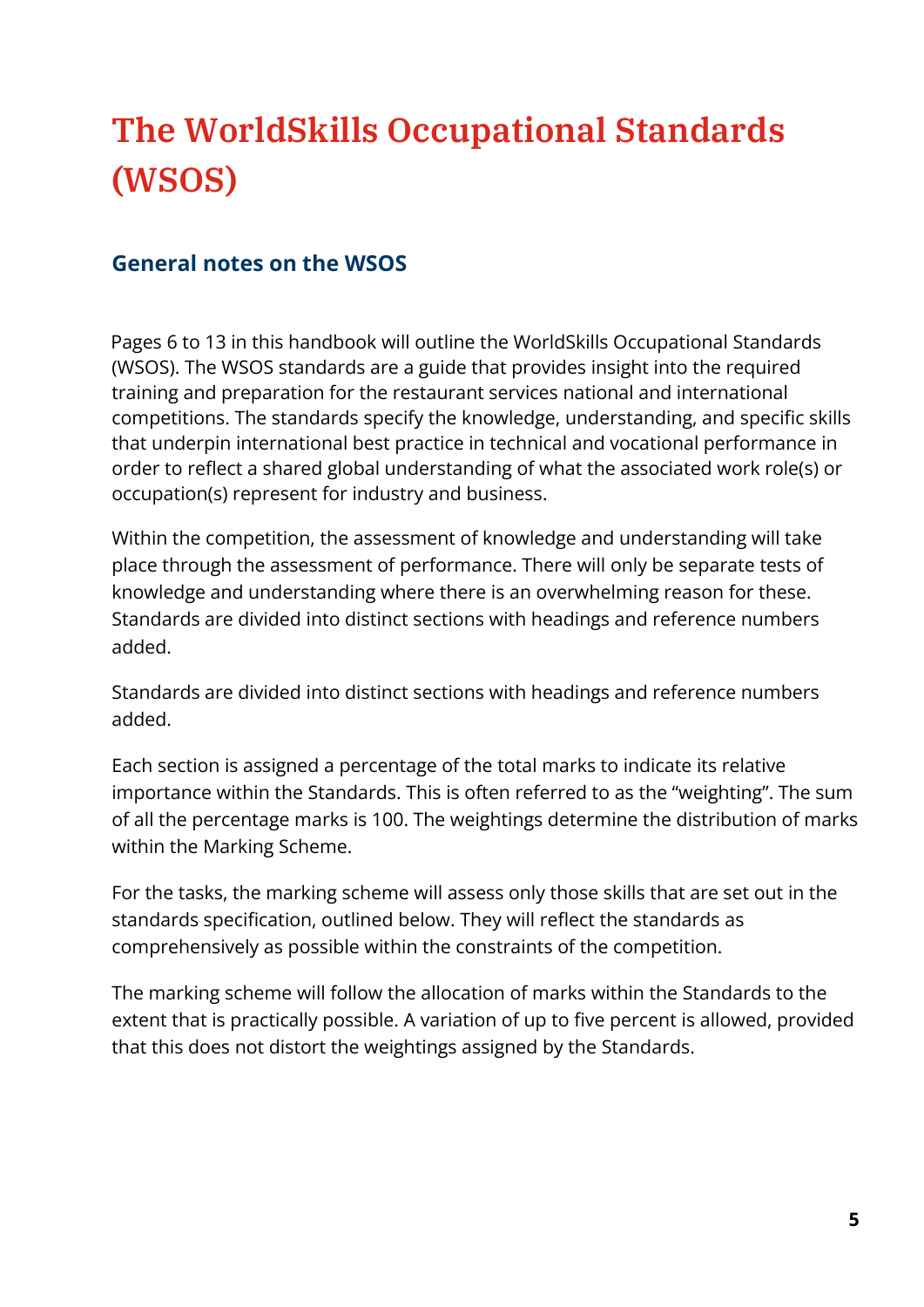## **WorldSkills Occupational Standards**

| <b>Section</b>                                  | <b>Relative</b><br>importance<br>(%) |
|-------------------------------------------------|--------------------------------------|
| Work organization and management<br>$\mathbf 1$ | 10                                   |

The individual needs to know and understand:

- different types of food service establishment and the styles of food service that they will use
- the importance of the ambiance of the restaurant to the overall meal experience
- target markets for various types of food service styles
- business and financial imperatives when running a food service establishment
- relevant legislative and regulatory requirements, including health, safety, and environment, food handling and hygiene, and the sale and service of alcohol
- the importance of working efficiently to minimize wastage and negative impacts on the environment from business activity and to maximize sustainability
- ethics linked to the food service industry
- the importance of effective inter-departmental working.

The individual shall be able to:

- present themselves to guests in a professional manner
- demonstrate personal attributes including personal hygiene, smart and professional appearance, demeanour, and deportment
- organize tasks effectively and plan workflows
- consistently demonstrate hygienic and safe work practices
- minimize waste and any negative impact on the environment
- work effectively as part of teams and with other departments
- act honestly and ethically in all dealings with customers, colleagues, and the employer
- be responsive to unexpected or unplanned situations and effectively solve problems as they occur
- engage with continuous professional development
- prioritize tasks, especially when serving multiple tables.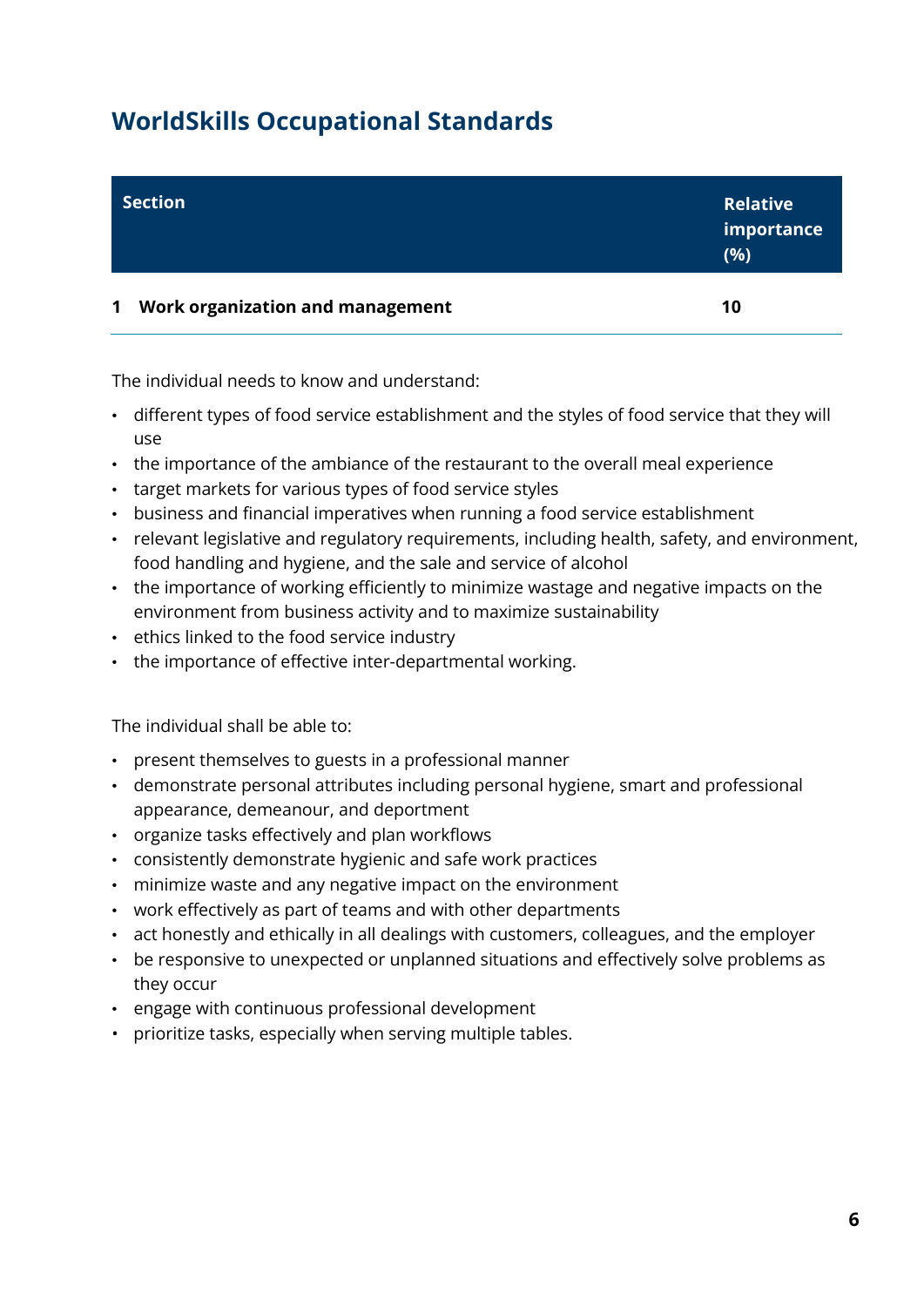| <b>Section</b>                        | <b>Relative</b><br>importance<br>(%) |
|---------------------------------------|--------------------------------------|
| 2 Customer service and communications | 12                                   |

The individual needs to know and understand:

- the importance of overall meal experiences
- the importance of effective communications and inter-personal skills when working with customers and colleagues
- the food server's role in maximizing sales.

The individual shall be able to:

- greet and seat guests appropriate to service areas
- provide appropriate advice and guidance to guests on the menu choices, based on sound knowledge
- take orders accurately from guests
- judge the level of communication and interaction appropriate for each guest or group
- communicate effectively with guests appropriate to the setting and the guests' requirements
- act politely and courteously
- be attentive without being intrusive
- check with customers that everything is satisfactory
- observe appropriate table etiquette
- deal effectively with guests who are difficult or who complain
- communicate effectively with guests who have communication difficulties
- recognize and respond to any special needs that guests may present
- liaise effectively with kitchen staff and staff from other departments
- present bills, deal with payments, and bid guests farewell.

|                | <b>Section</b>                          | <b>Relative</b><br>importance<br>(%) |  |
|----------------|-----------------------------------------|--------------------------------------|--|
| 3 <sup>1</sup> | Preparation for service (mise en place) | 10                                   |  |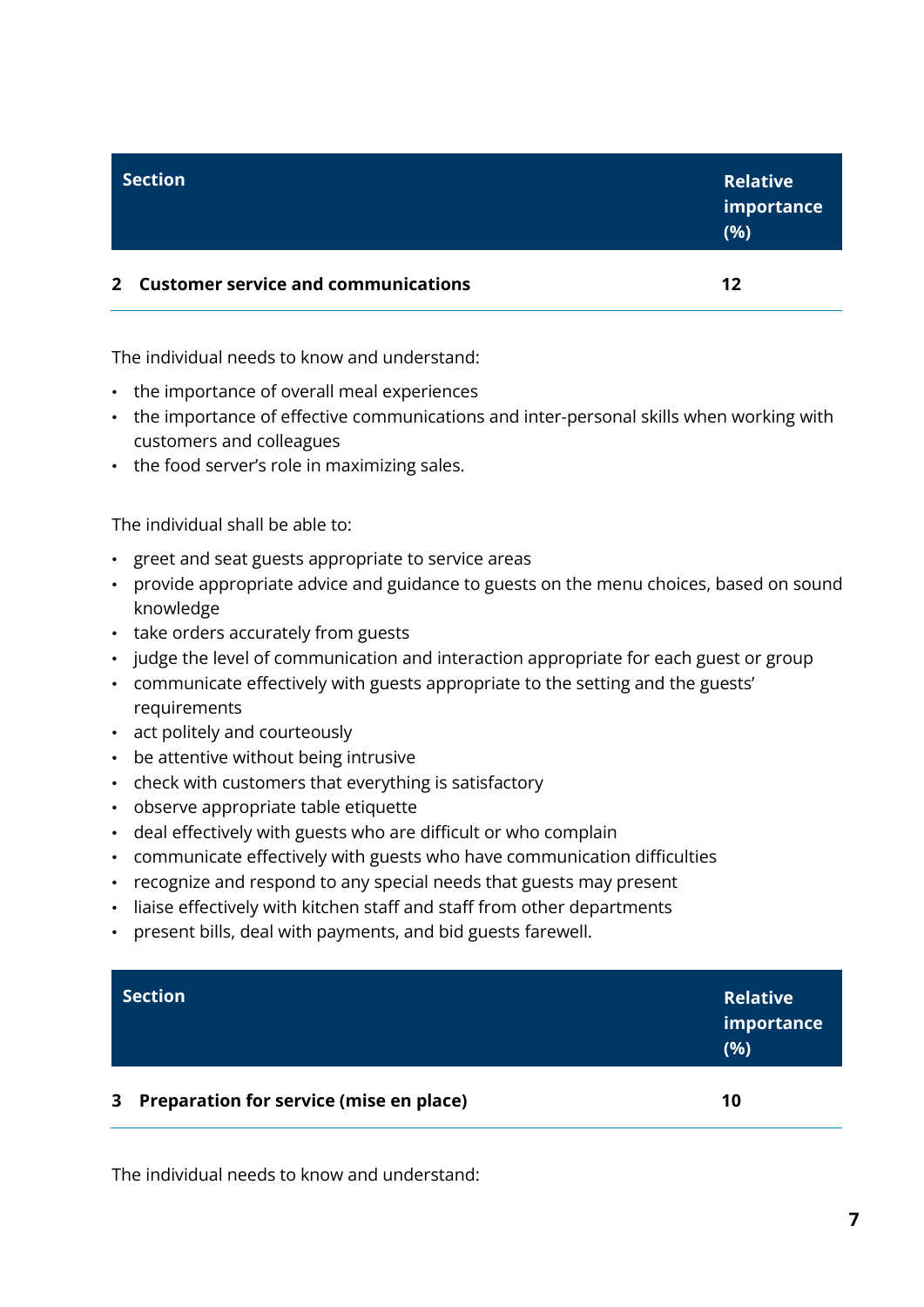- a range of standard restaurant materials and equipment including:
- cutlery
- crockery
- glassware
- linen
- furniture
- the purposes of specialist equipment used in restaurant service
- the importance of presentation and appearance for restaurants
- the factors that contribute to creating the right ambiance and atmosphere for dining
- the tasks to be completed to prepare for service.

- prepare table dressings and decorations
- ensure that rooms are clean and well presented
- prepare restaurants appropriately for meals to be served
- place tables and chairs appropriately for expected number of covers
- set tables using the appropriate linen, cutlery, glassware, china, cruets, and additional equipment necessary
- create a range of napkin folds for different settings and occasions
- prepare restaurants for various service styles including breakfast, lunch, afternoon tea, dinner, casual, a la carte, bar, banqueting, and fine dining service
- prepare buffet tables for buffet style service including boxing tablecloths
- organize and prepare function rooms in readiness for various function formats
- organize and prepare sundry supporting areas, for example sideboards, still rooms, and expected accompaniments and condiments for menu items.

| <b>Section</b> | <b>Relative</b><br>importance<br>(%) |  |
|----------------|--------------------------------------|--|
| 4 Food service | 28                                   |  |

- national and international food and beverage service styles and techniques
- when and in what circumstances various food service techniques would be used
- ingredients, method of cookery, presentation, and service for all dishes on the menu, sufficient to advise guests
- current and future trends in restaurant service
- a range of highly specialized and international cuisines and their styles of restaurant service.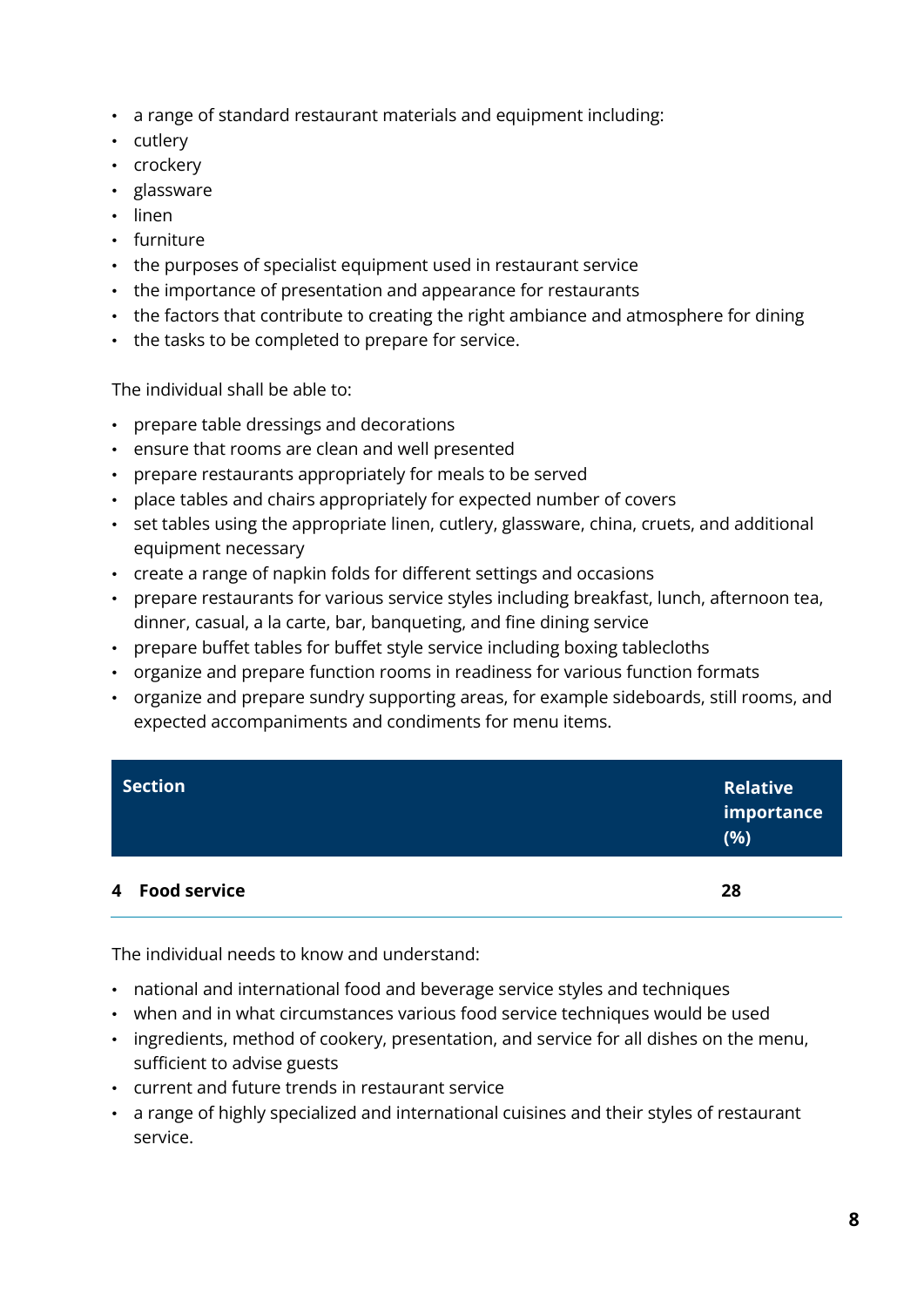- manage the service cycle for different styles of service
- use specialist equipment correctly and safely
- correct covers as required for dishes to be served
- professionally and efficiently serve food for different styles of service, e.g.
- plated service
- silver service/French service
- gueridon service
- trolley/Voiture service
- serve food from Gueridons
- prepare, portion, and serve specialist dishes from Gueridons, including:
- assembly of dishes
- carving of meat, poultry, and wild meat
- filleting fish
- preparing and carving fruits
- creating garnishes for cocktails
- using spices in preparing dishes
- serving different cheeses
- preparing salads and salad dressings
- flambé dishes (meat/dessert, seafood, fruit)
- preparing main courses, starters, deserts
- demonstrate appropriate flare and theatre
- clear plates and other items from customers' tables
- crumb down at appropriate times between courses
- serve a range of meals including breakfast, lunch, afternoon tea, dinner, casual, a la carte, bar, banqueting, and fine dining service
- provide high quality restaurant service in highly specialized or international restaurants
- create own dishes (flambé) from ingredient lists.

| <b>Section</b>     | <b>Relative</b><br>importance<br>(%) |
|--------------------|--------------------------------------|
| 5 Beverage service | 12                                   |

- the range of beverages that may be prepared and served in a restaurant or other outlet
- how to use specialist equipment properly and safely
- the range of glassware in which beverages may be served
- the range of china and glassware in which beverages may be served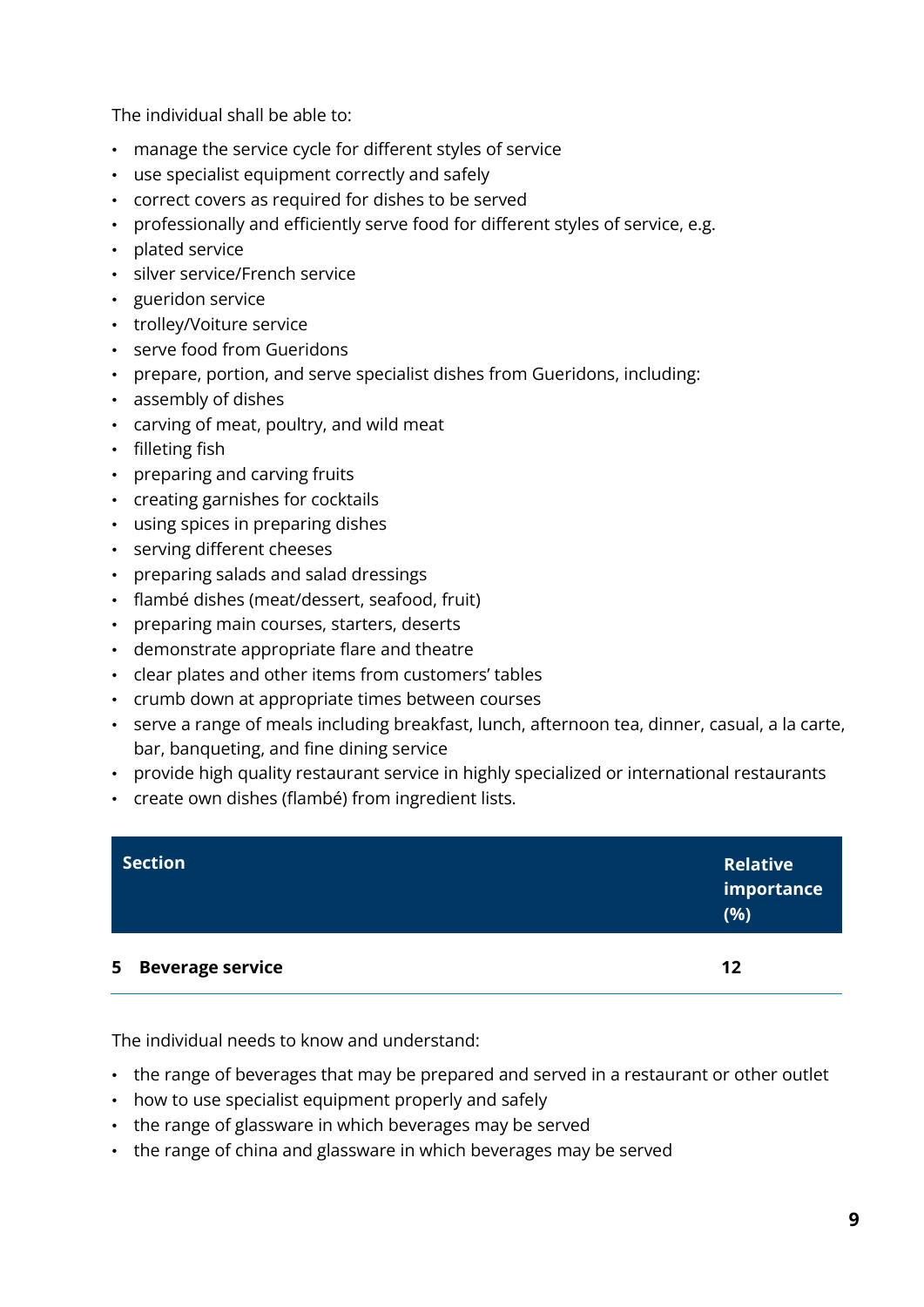- the range of china, silver and glassware that may be used such as sugar bowls, milk and cream jugs, spoons, strainers, tongs, etc.
- recognized accompaniments for beverages
- trends and fashions in beverage sales and service
- techniques and styles of beverage service
- names and correct spirits and liqueurs, wines, beers, champagne, syrups, juices, tea and coffee beverages, water.

- serve and clear different types of beverages and drinks
- prepare and serve beverages from a range of specialist machines: teapots, coffee machines, boilers, blenders, juicers, ice machines, boilers, blenders, juicers, grinders, beverage carbonating systems etc.
- use specialist equipment for serve beverages (sommelier knife, opener, strainer, jiggers etc.)
- create own speciality beverages with an accepted range of choice
- prepare and serve a range of hot and cold drinks
- prepare and serve liqueurs including with beverages
- prepare and serve silver served hot drinks and their accompaniments
- serve teas and coffees at banquets and functions
- serve petit fours or sweetmeats as appropriate
- prepare cocktails
- prepare garnish cocktails
- serve beverages, wines, beers, liquors, spirits, cocktails, waters
- follow the correct procedures for opening bottles.

| <b>Section</b>                               | <b>Relative</b><br>importance<br>(%) |
|----------------------------------------------|--------------------------------------|
| 6 Alcoholic and non-alcoholic drinks service | 12                                   |

- the range of alcoholic and non-alcoholic drinks that may be served in a restaurant
- the range of glassware and their uses in drinks service
- the range of accompaniments that are served with alcoholic and non alcoholic drinks
- issues relating to honesty and integrity in regard to alcoholic drinks
- legal requirements relating to the sale and service of alcoholic drinks
- methods of serving drinks in a range of scenarios
- a range of cocktails, their ingredients, methods of making and service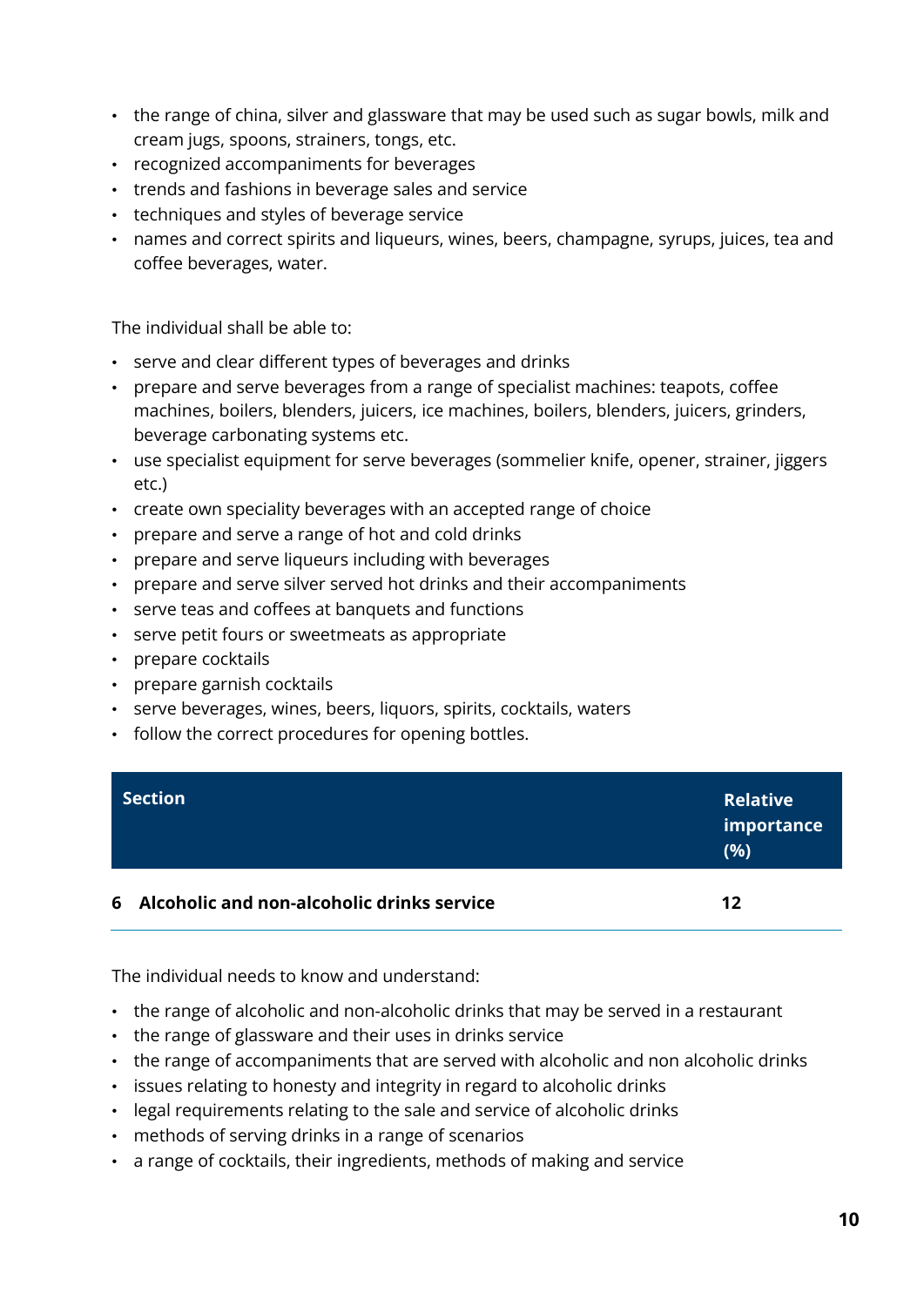• servers ethical and moral responsibilities in relation to the sale and service of alcoholic drinks

The individual shall be able to:

- prepare the service area for the service on alcoholic and non-alcoholic drinks
- select glassware and accompaniments for the sale and service of alcoholic and nonalcoholic drinks
- maintain the highest standards of hygiene and cleanliness during the sale and service of alcoholic and non-alcoholic drinks
- serve alcoholic drinks within current legislation with regard to measures, customers' ages, service times and locations
- pour drinks from bottles, for example beers and ciders
- measure drinks using appropriate measures
- follow recipes for IBA cocktails
- prepare, serve, and clear alcoholic and non-alcoholic beverages for different styles of service:
- at the table;
- reception drink service
- prepare and serve different styles of cocktail including:
- stirred
- shaken
- built
- blended
- muddled
- signature
- recognize by sight and smell a selection of spirits, aperitifs, and liqueurs
- create own alcoholic and non-alcoholic cocktails from ingredient lists.

| <b>Section</b>                                 | <b>Relative</b><br>importance<br>(%) |
|------------------------------------------------|--------------------------------------|
| <b>Wine service</b><br>$\overline{\mathbf{z}}$ | 8                                    |

- the wine making process
- details of various wines including:
- grape variety;
- production;
- country and region of origin;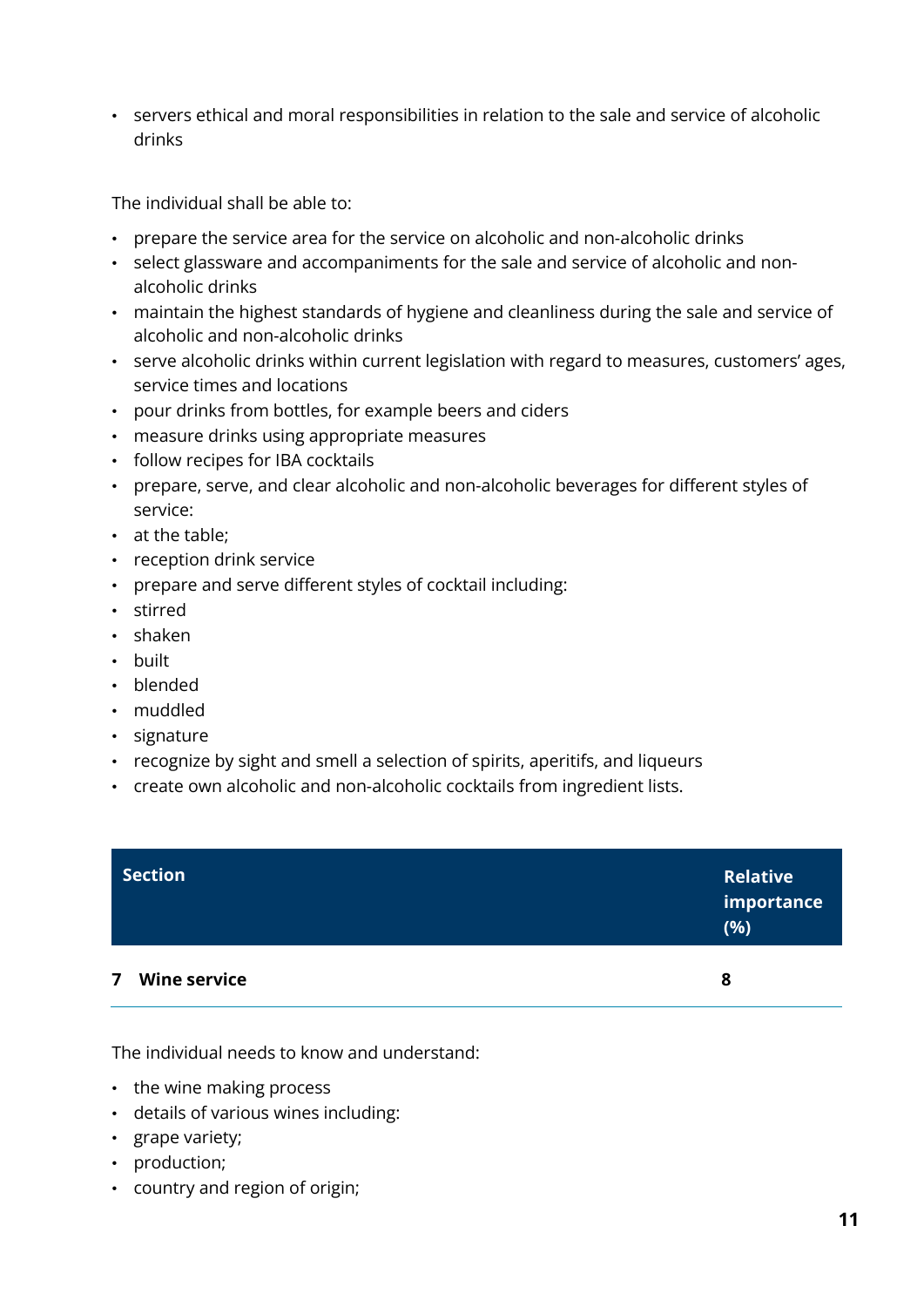- vintages;
- characteristics;
- matching food and wine
- how wine is stored
- method of preparing wine for service
- selection of glassware and equipment used in wine service
- methods for the service for various wines The use of wine as an accompaniment for food,

- provide informed advice and guidance to the guest on the selection of wine
- identify a range of wines from aroma, taste, and appearance
- interpret information on a wine bottle's label
- select and place on the table the appropriate glassware to the chosen wine
- present wines to the guest
- open wine at the table using accepted equipment. Open wine that has a traditional cork, champagne cork, or screw top
- decant or aerate wine when appropriate
- offer wine for tasting
- pour wine at the table, observing table etiquette Serve wines at their optimum temperature and condition
- serve at a reception drinks service, e.g. champagne.
- recognize by sight and smell a selection of fortified wines.

| <b>Section</b>   | <b>Relative</b><br>importance<br>(%) |
|------------------|--------------------------------------|
| 8 Coffee service | 8                                    |

- the coffee making process
- details of various coffee including:
- beans;
- production;
- country and region of origin;
- characteristics;
- use specialist machine and equipment
- prepare and serve different styles
- technique work with milk products
- selection of glassware and equipment used in coffee service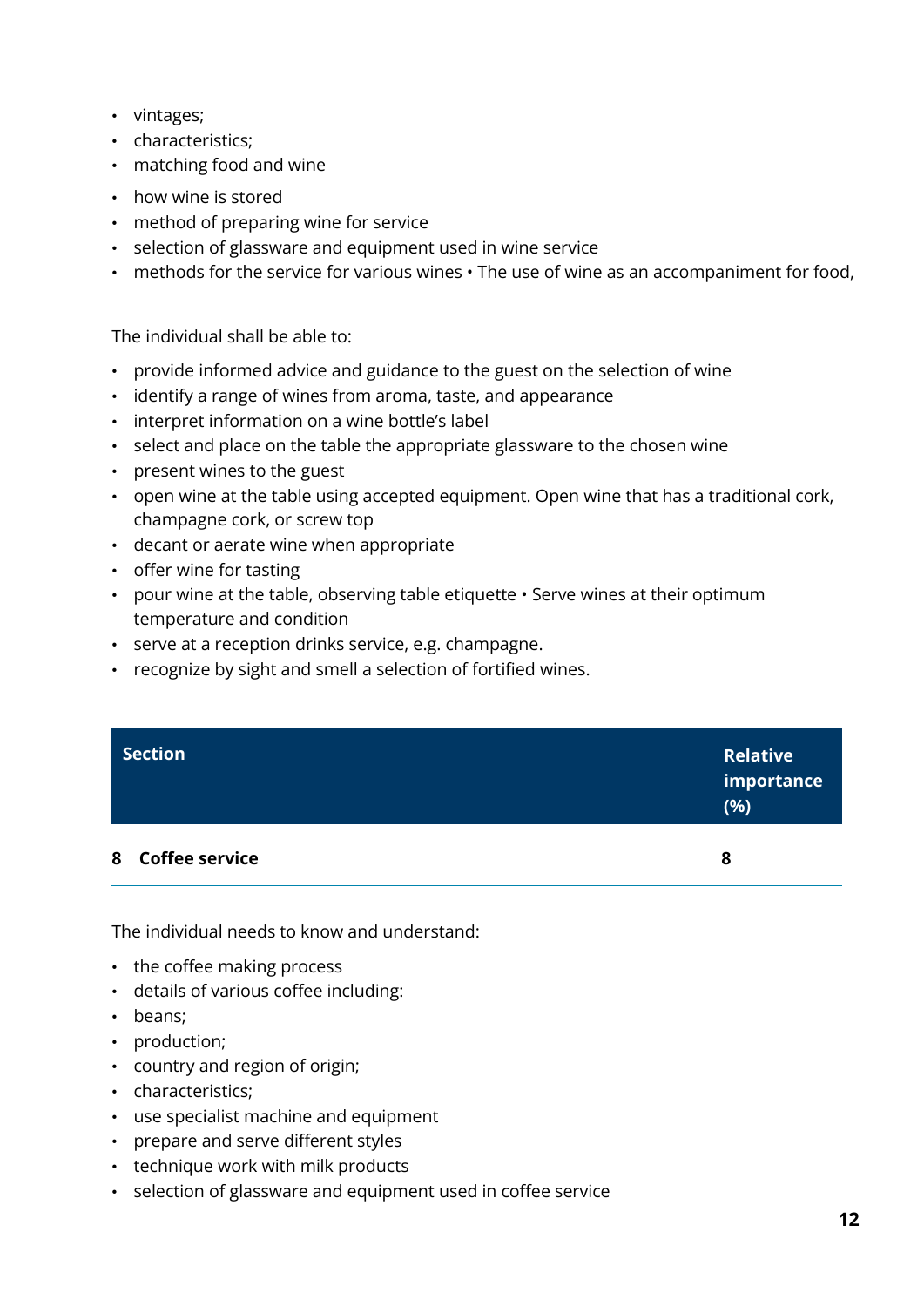- classic types coffee
- coffee grinding.

- prepare and serve coffee drinks
- follow the recipes for classic coffee
- prepare a range of international coffee specialities
- create signature coffee drinks with own choice
- use appropriate pouring techniques
- decorate coffees
- follow appropriate working processes.

Total

100

## **The National Qualifiers: what to expect**

After you successfully complete the passive stage with enough marks to get through to the next round, you will be asked to attend the national qualifiers. The qualifiers are held around the UK and are ensured to be locally positioned so as to ensure access for all competitors.

Below is an example of qualifier brief. Please note this is not the actual brief but an example of tasks that would be expected of competitors

#### **Restaurant services qualifiers practice brief**

Competitors are required to complete a range of practical restaurant tasks to demonstrate both ability and creativity. The brief is provided in advance in order that some preparations can be made and brought to the competition

#### **TASK A: THEMED COCKTAILS & MOCKTAILS**

Competitors to create a **WHISKY** based cocktail **AND** a mocktail suitable for service in a cocktail bar based on the theme of **"THE GREAT OUTDOORS".**

Recipes should be original, using no more than 6 ingredients, and made by whichever method the competitor thinks appropriate.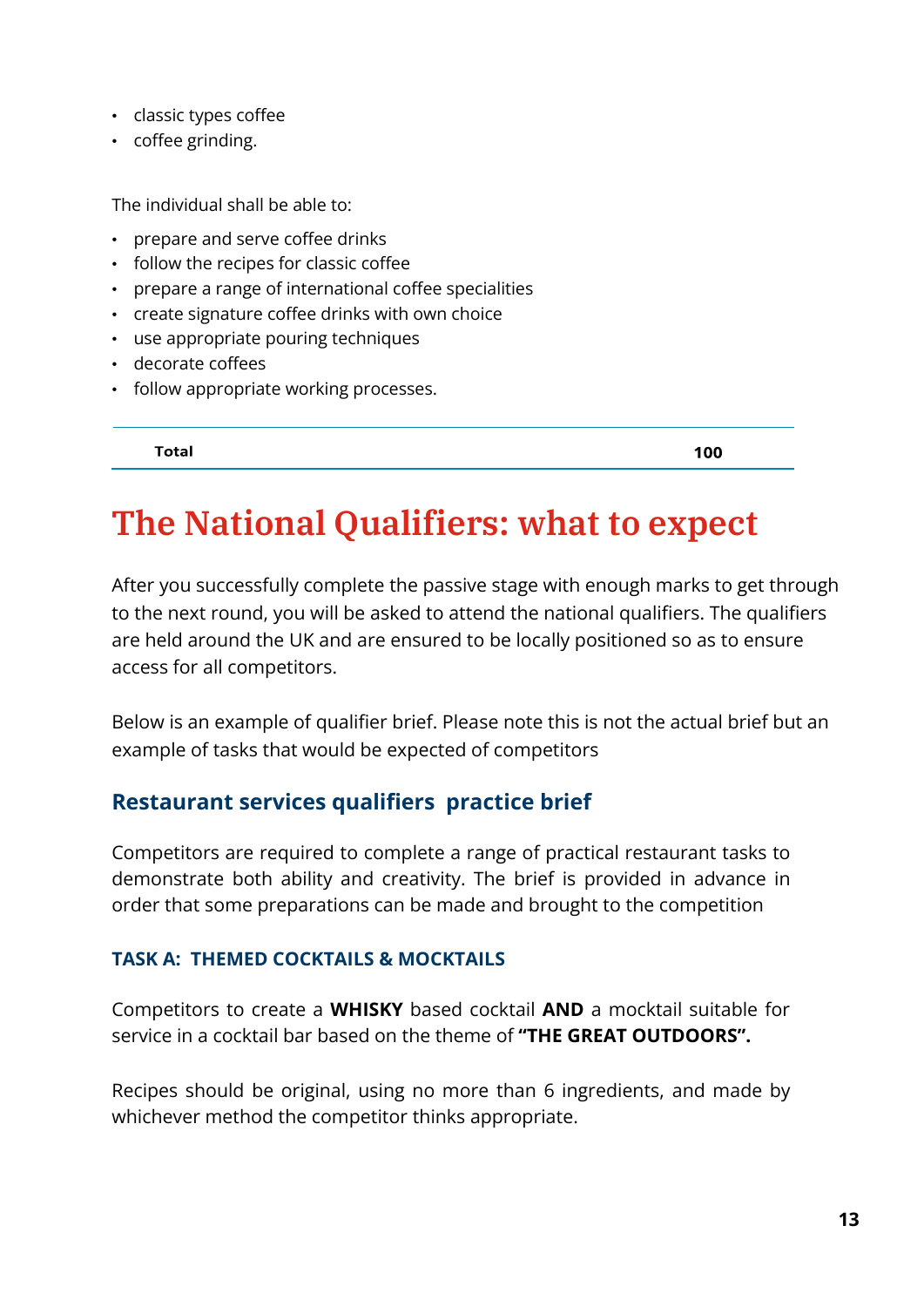#### **30 minutes allowed to produce 2 glasses of both the cocktail and the mocktail, including garnishes**

#### **TASK B: CARVED PINEAPPLE**

Competitors to carve 2 portions of a fresh pineapple and plate as appropriate for table theatre service in a fine dining restaurant

#### **25 minutes allowed to set up work station and carve 2 portions of pineapple**

#### **TASK C: FLAMBÉ PINEAPPLE**

Competitors to produce 2 portions of pineapple flambe (pineapple from previous task) and plate on 2 dining plates as for table theatre service in a fine dining restaurant.

#### **25 minutes allowed to set up work station and complete task**

#### **TASK D: THEMED TABLE LAY UP**

Competitors to plan (in advance) a three-course menu, with wine choices, suitable for an award ceremony, with suitable décor on the theme **of "THE GREAT OUTDOORS"**. Competitors are required to lay up their table with their choice of décor and discuss the menu & wine choice with the judges.

- competitors will be provided with an un-clothed table (approx. 70cm square) to present their lay-up on, no chairs
- table centre / decoration can be prepared in advance but all polishing must be carried out during competition.

#### **30 minutes allowed to prepare a lay a themed table for 2 covers**.

#### **TASK E: NAPKIN FOLDING**

Competitors to present 10 folded napkins (5 different folds and 2 of each type) suitable for the following styles of service; Fine dining, Casual dining, Afternoon Tea, Banqueting & Tray service

• Napkins should be linen and can be white or any colour of their choosing

#### **15 minutes to produce 10 folded napkins**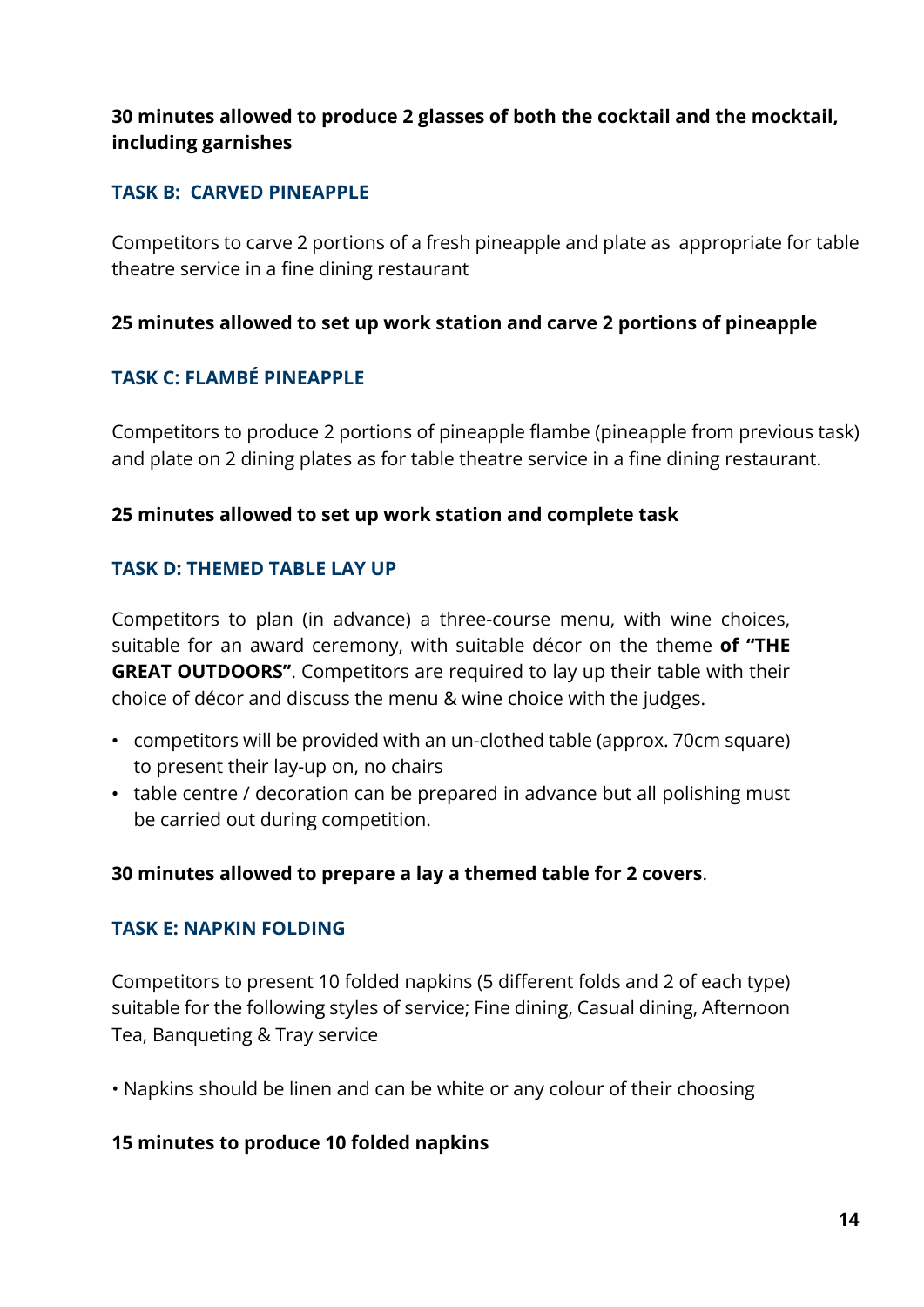#### **FOR ALL TASKS**

- competitors should provide all their own equipment (except tables) and ingredients
- 'Food and Beverage Service' 9<sup>th</sup> edition, John Cousins, Dennis Lillicrap and Suzanne Weekes, Hodder Education, 2014 is recommended reference
- judging is based on the use of creativity, ingredients, technical skills, working methods, presentation and taste as appropriate to each task as well as meeting the competition brief.

## **The National Finals: what to expect**

The national finals are a large scale event held in a top location every year, with the 2019 finals taking place at the NEC in Birmingham. At the national finals you will see all Worldskills UK competitions taking place, from building to aircraft maintenance competitions. The competition will take over three days.

Below is an example of a test project for the national finals. Please note this is not the actual brief but an example of tasks that would be expected of competitors as they have been used in the finals before.

| DAY <sub>1</sub>                |                                                                                                                            |
|---------------------------------|----------------------------------------------------------------------------------------------------------------------------|
| TASK <sub>1</sub><br>30 minutes | Set up & prepare 2 portions of a mocktail of own choice<br>Ingredients to be ordered in advance<br>Own glasses may be used |
| TASK <sub>2</sub><br>30 minutes | Set up & prepare 2 portions of a speciality coffee                                                                         |
| TASK <sub>3</sub><br>30 minutes | Carve & plate 4 portions from a side of smoked salmon, as per fine<br>dining service with traditional accompaniments       |
| TASK <sub>4</sub><br>30 minutes | Set mise en place and flambé 2 portions of scampi in cream sauce as<br>for table theatre in fine dining restaurant         |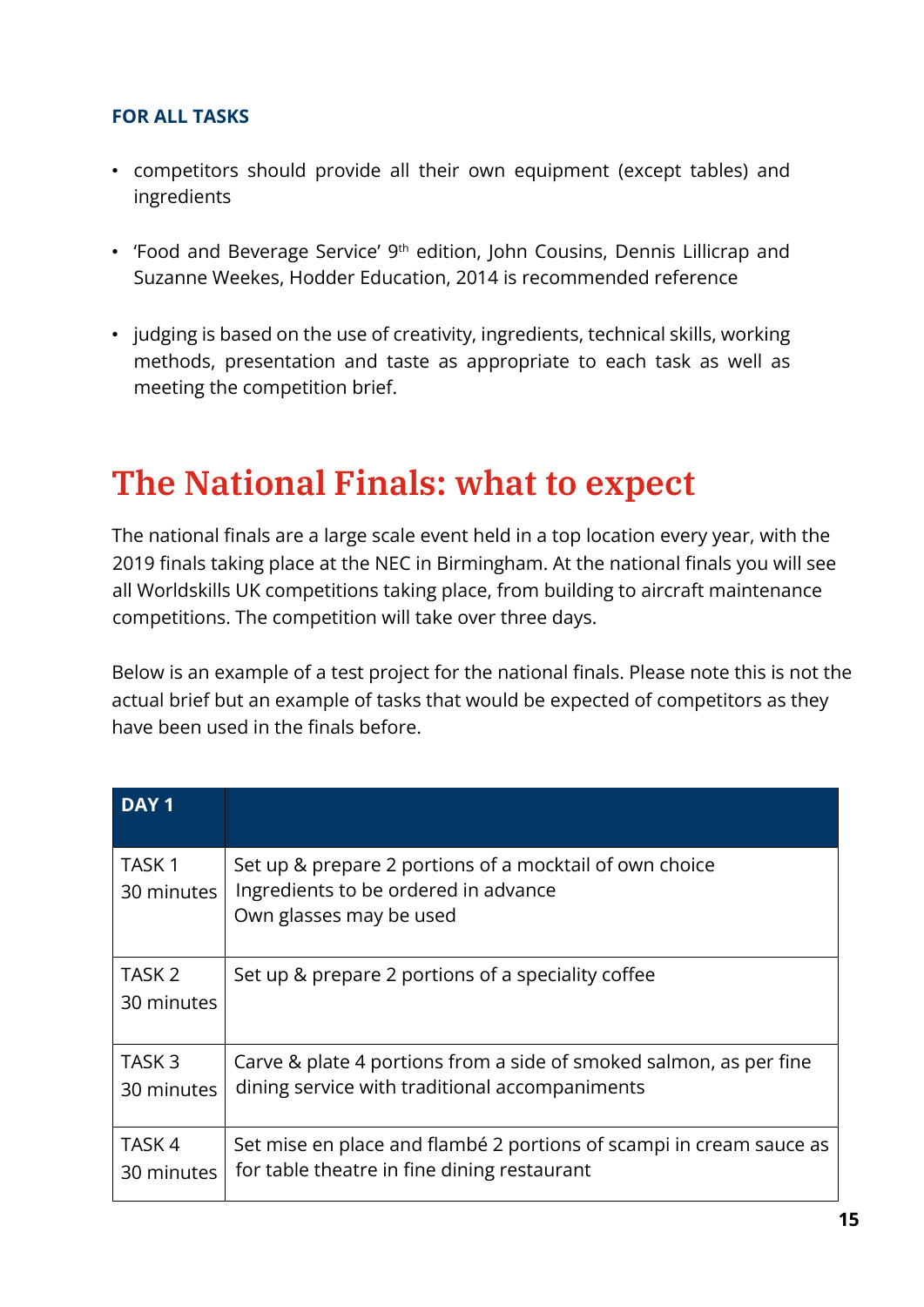| TASK <sub>5</sub><br>2<br>hours  | <b>Afternoon Tea Service</b><br>Mise en place & service of Champagne style Afternoon tea for 2<br>covers<br>Champagne to be opened and served at table<br>Savouries, Pastries and silver service of scones<br>Selection of loose leaf tea to be offered |
|----------------------------------|---------------------------------------------------------------------------------------------------------------------------------------------------------------------------------------------------------------------------------------------------------|
| TASK <sub>6</sub><br>20 minutes  | <b>Familiarisation</b> of spirits, & liqueurs (10) from list given in<br>advance (10 mins)<br><b>Identification</b> of spirits & liqueurs (6)<br>$(10 \text{mins})$                                                                                     |
| DAY <sub>2</sub>                 |                                                                                                                                                                                                                                                         |
| TASK <sub>7</sub><br>20 minutes  | Boxing a 6ft table on 3 sides with maximum 3 cloths                                                                                                                                                                                                     |
| TASK <sub>8</sub><br>20 minutes  | Decanting a bottle of red wine                                                                                                                                                                                                                          |
| TASK <sub>9</sub><br>20 minutes  | Napkin Folding - 4 different folds - 2 of each                                                                                                                                                                                                          |
| TASK <sub>10</sub><br>20 minutes | Fruit carving<br>Prepare & serve 2 portions of fruit – 1 orange, 1 banana, 2<br>strawberries                                                                                                                                                            |
| TASK <sub>11</sub>               | Mise en place for formal dining lunch service with gueridon work for<br>4 covers (60minutes)                                                                                                                                                            |
| 3 hours<br>(with<br>break)       | Lunch service (90 minutes)<br><b>Plated Starter</b><br>Main course (carved at gueridon), Silver service veg,<br>Gueridon service dessert<br><b>Bottled water</b>                                                                                        |
|                                  | Red & white wine<br><b>Bread rolls</b>                                                                                                                                                                                                                  |